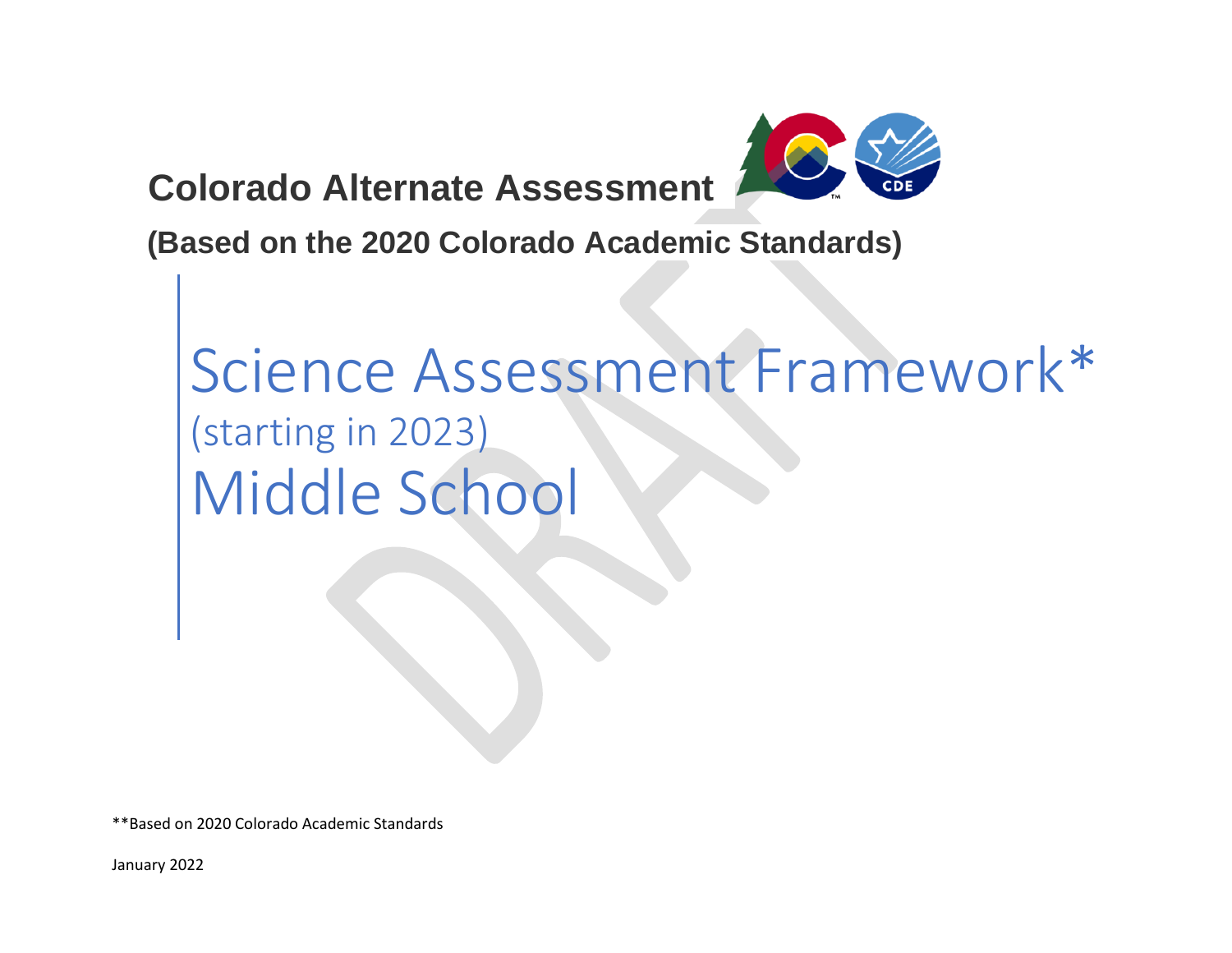## **CoAlt Science Assessment Frameworks**

Concepts and skills explicitly identified in the Extended Evidence Outcomes (EEOs) of the Colorado Academic Standards (CAS) are the basis for the Colorado Alternate Assessment (CoAlt). CoAlt Science Frameworks specify the Prepared Graduate Statements, Grade Level Expectations, and Evidence Outcomes that are included on the state assessments. The frameworks also list the target percentage representation and number of score points for each reporting category (e.g., Physical Science, Life Science and Earth Systems) based on standards areas that appear on the state summative assessments. The relative weight across reporting categories is based on the number and depth of the Evidence Outcomes within the reporting category. Each Prepared Graduate Statement addressed within the CAS grade-level or grade span is expected to be represented on the assessment each year.

Colorado's 2020 Science Standards support a [three-dimensional model](https://www.cde.state.co.us/coscience/three-dimensional-3-d-learning) of science teaching and learning. Items on the Colorado Alternate Assessment may be one, two or three dimensional.

# **The Three Dimensions of Science Teaching and Learning – Middle School 2020 Colorado Academic Standards with Extended Evidence Outcomes**

Teaching to th[e Extended Evidence Outcomes of the Colorado Academic Standards w](https://www.cde.state.co.us/coextendedeo)ith fidelity is the best preparation for the CoAlt assessments. The CAS, adopted by the State Board of Education, were developed through an extensive process involving educators and with public input.

#### **Disciplinary Core Ideas**

The Disciplinary Core Ideas (DCIs) form the basis for the content that students are expected to know by the end of the grade band and are present in every item.

All Disciplinary Core Ideas are included in the Middle School standards. They are listed below, with their numerical association as listed in the [2020 Colorado Extended Evidence Outcomes Document.](https://www.cde.state.co.us/coextendedeo/eeo-science)

*Physical Science:* Students know and understand common properties, forms, and changes in matter and energy.

\*\*Based on 2020 Colorado Academic Standards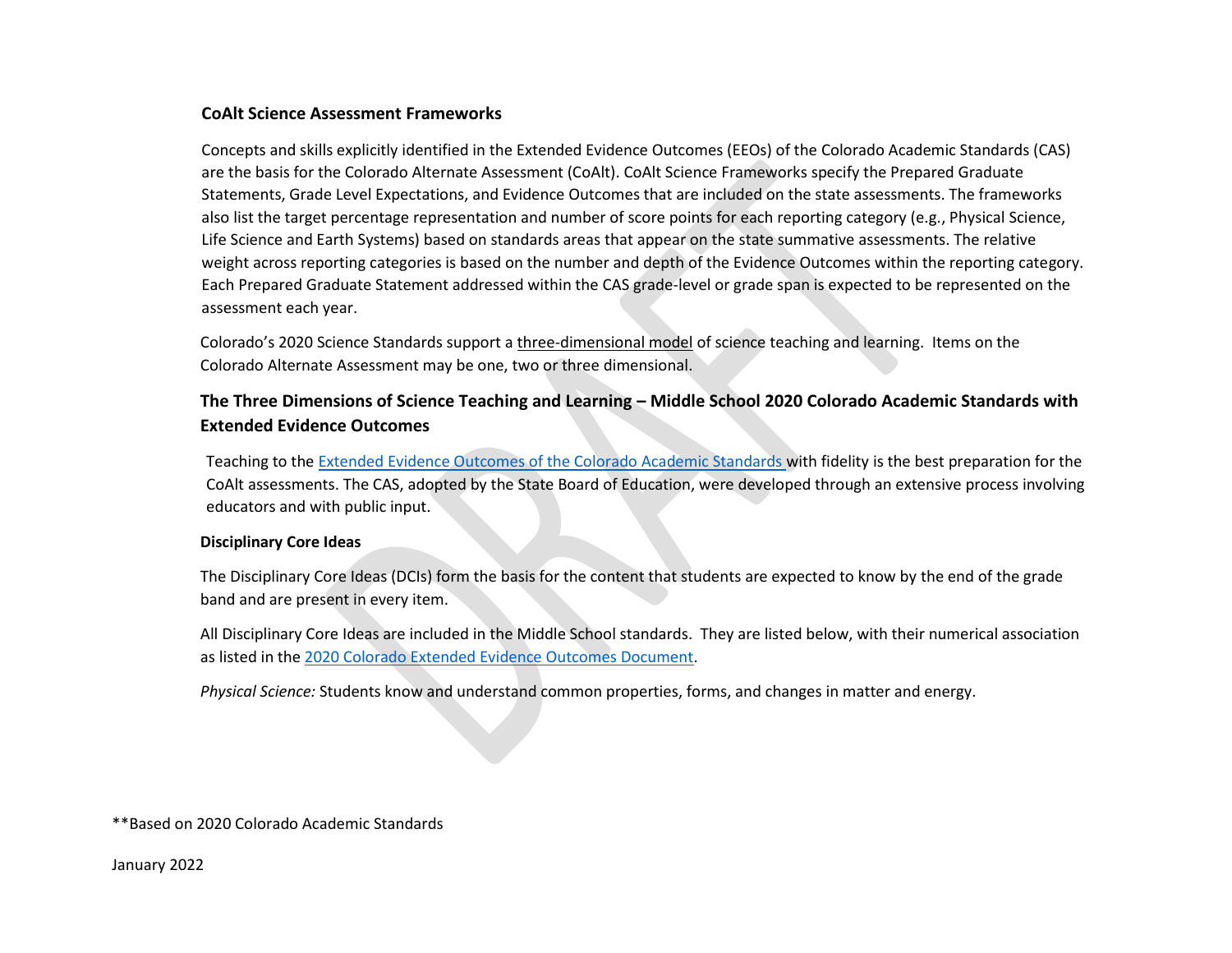PS1: Matter and Its Interactions

PS2: Motion and Stability: Forces and Interactions

PS3: Energy

PS4: Waves and Their Applications in Technologies for Information Transfer

*Life Science:* Students know and understand the characteristics and structure of living things, the processes of life, and how living things interact with each other and their environment.

LS1: From Molecules to Organisms: Structures and Processes

LS2: Ecosystems: Interactions, Energy, and Dynamics

LS3: Heredity: Inheritance and Variation of Traits

LS4: Biological Evolution: Unity and Diversity

*Earth and Space Science:* Students know and understand the processes and interactions of Earth's systems and the structure and dynamics of Earth and other objects in space.

ESS1: Earth's Place in the Universe

ESS2: Earth's Systems

ESS3: Earth and Human Activity

#### **Science and Engineering Practices**

The Science and Engineering Practices (SEPs) in the CAS are interwoven within certain items, and all SEPs found in the Middle School standards are tested according to the SEP [progressions.](https://www.cde.state.co.us/coscience/sep-progressions)

\*\*Based on 2020 Colorado Academic Standards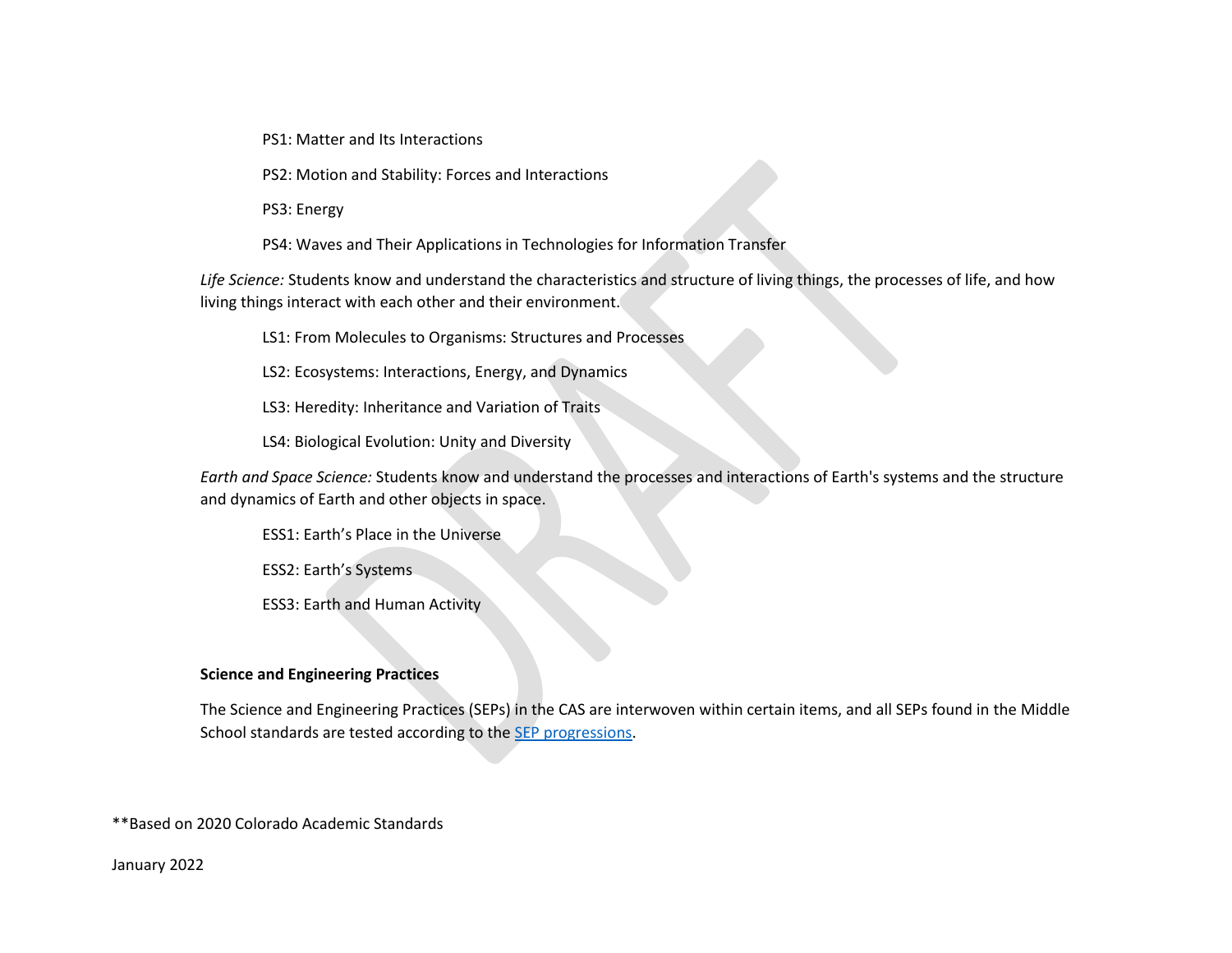All Science and Engineering Practices are included in the Middle School standards. They are listed below, with their numerical association as listed in the [2020 Colorado Extended Evidence Outcomes Document.](https://www.cde.state.co.us/coextendedeo/eeo-science).

1. Asking questions (for science) and defining problems (for engineering)

- 2. Developing and using models
- 3. Planning and carrying out investigations
- 4. Analyzing and interpreting data
- 5. Using mathematics and computational thinking
- 6. Constructing explanations (for science) and designing solutions (for engineering)
- 7. Engaging in argument from evidence
- 8. Obtaining, evaluating, and communicating information

#### **Cross Cutting Concepts**

Crosscutting concepts (CCCs) have applications across all domains of science. As such, they are a way of linking the different domains of science. The CCCs in the CAS are interwoven within certain items. Each CCC found in the Middle School standards is assessed according to the [CCC progressions.](https://www.cde.state.co.us/coscience/ccprogressions)

All Cross Cutting Concepts are included in the Middle School standards. They are listed below, with their numerical association as listed in the [2020 Colorado Extended Evidence Outcomes Document.](https://www.cde.state.co.us/coextendedeo/eeo-science)

1. Patterns. Observed patterns of forms and events guide organization and classification, and they prompt questions about relationships and the factors that influence them.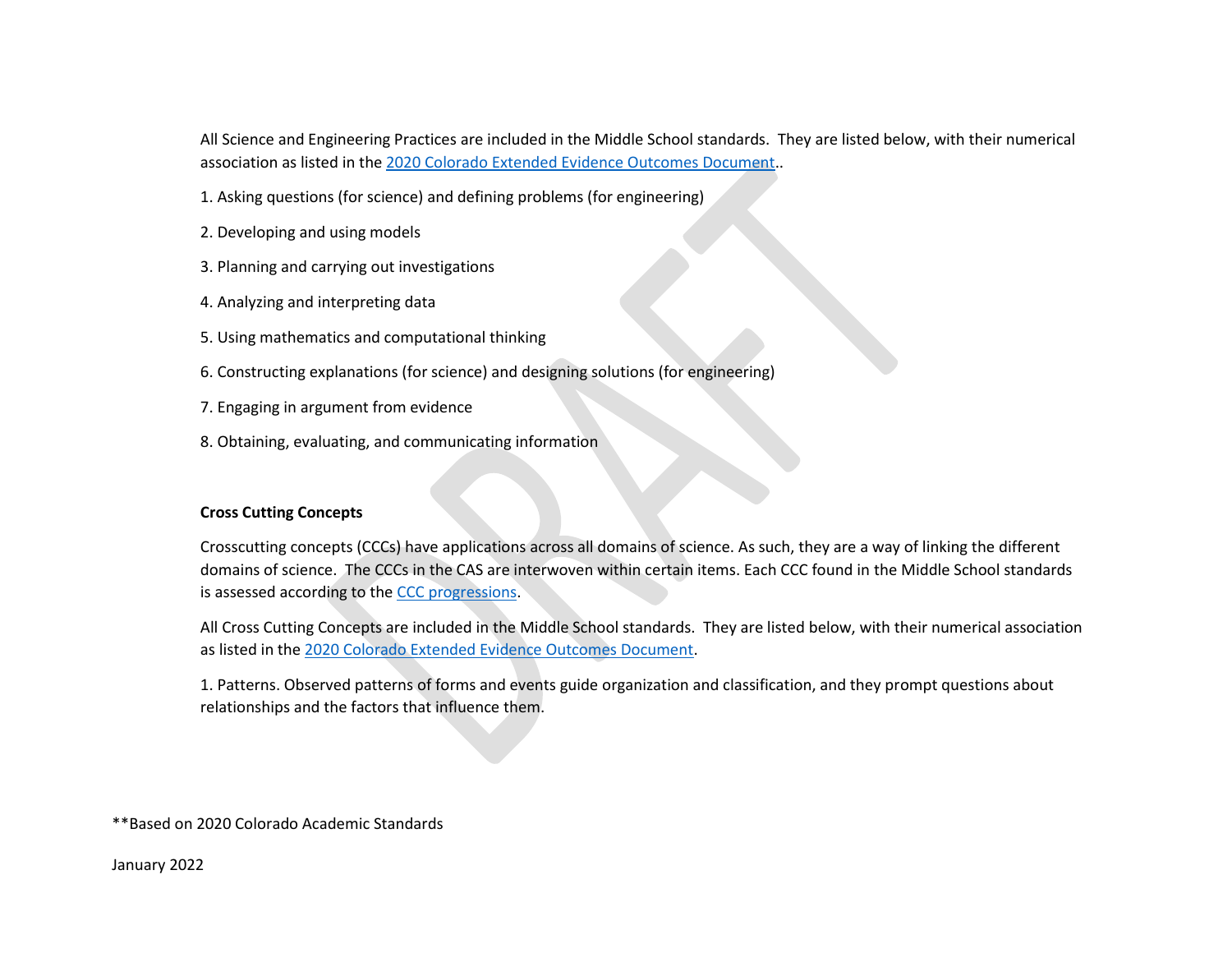2. Cause and effect: Mechanism and explanation. Events have causes, sometimes simple, sometimes multifaceted. A major activity of science is investigating and explaining causal relationships and the mechanisms by which they are mediated. Such mechanisms can then be tested across given contexts and used to predict and explain events in new contexts.

3. Scale, proportion, and quantity. In considering phenomena, it is critical to recognize what is relevant at different measures of size, time, and energy and to recognize how changes in scale, proportion, or quantity affect a system's structure or performance.

4. Systems and system models. Defining the system under study—specifying its boundaries and making explicit a model of that system—provides tools for understanding and testing ideas that are applicable throughout science and engineering.

5. Energy and matter: Flows, cycles, and conservation. Tracking fluxes of energy and matter into, out of, and within systems helps one understand the systems' possibilities and limitations.

6. Structure and function. The way in which an object or living thing is shaped and its substructure determine many of its properties and functions.

7. Stability and change. For natural and built systems alike, conditions of stability and determinants of rates of change or evolution of a system are critical elements of study.

#### **Scenarios for Items**

Items are driven by high-quality scenarios that are grounded in phenomena or problems. All scenarios are puzzling and intriguing and are explainable using grade appropriate integration of the three dimensions of the 2020 CAS Extended Evidence Outcomes. Scenarios are presented in two different ways: clusters, and standalone items.

*Clusters*: Students are presented with background information and still images and asked to make sense of the phenomenon described using their knowledge of the 2020 CAS Extended Evidence Outcomes. The first item in the cluster will have three answer options and be one-dimensional testing the DCI only. The second item in the cluster will typically have three answer options and be two-dimensional. The third item in the cluster will have four answer options and be three dimensional.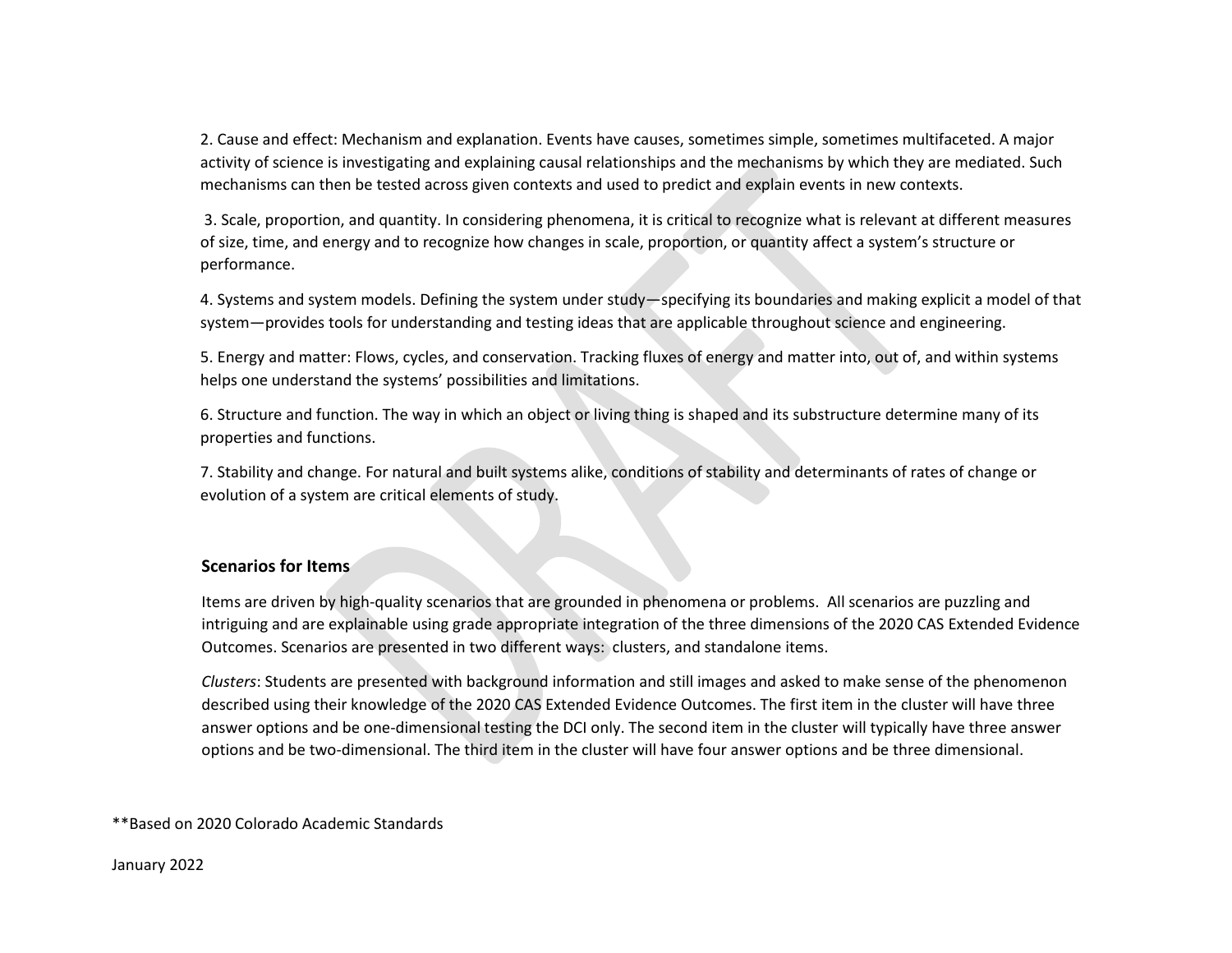*Standalone Items*: Students are presented with a unique phenomenon and asked to make sense of that phenomenon based on the information in the stimulus and answer the three-dimensional question using their knowledge of the 2020 CAS Extended Evidence Outcomes.

Cluster scenarios comprise the majority of the assessment, as students are asked to make sense of a larger phenomenon and answer more questions associated with those scenarios. Standalone items are included to target a small number of 2020 CAS Extended Evidence Outcomes not represented in cluster scenarios, and these Extended Evidence Outcomes rotate on an annual basis.

### **Item Types**

Items associated with grounding phenomena are presented in two different ways.

*Selected Response (3SR):* For multiple choice items, students utilize information from the stimulus to make sense of the phenomenon and select a correct answer out of 3 or 4 provided choices.

*Supported Performance Tasks (SPT):* require students to complete a chart or graphic. Students use option cards to respond to three related prompts for each item. Students may manipulate the option cards independently or indicate the desired placement to the Test Administratorsthrough their preferred mode of expressive communication, such as verbal direction or eye gaze. This item type allows students to demonstrate their knowledge and skills to create a product, revealing a different level of understanding of specific concepts and skills than that which are demonstrated through Selected Response items alone.

\*\*Based on 2020 Colorado Academic Standards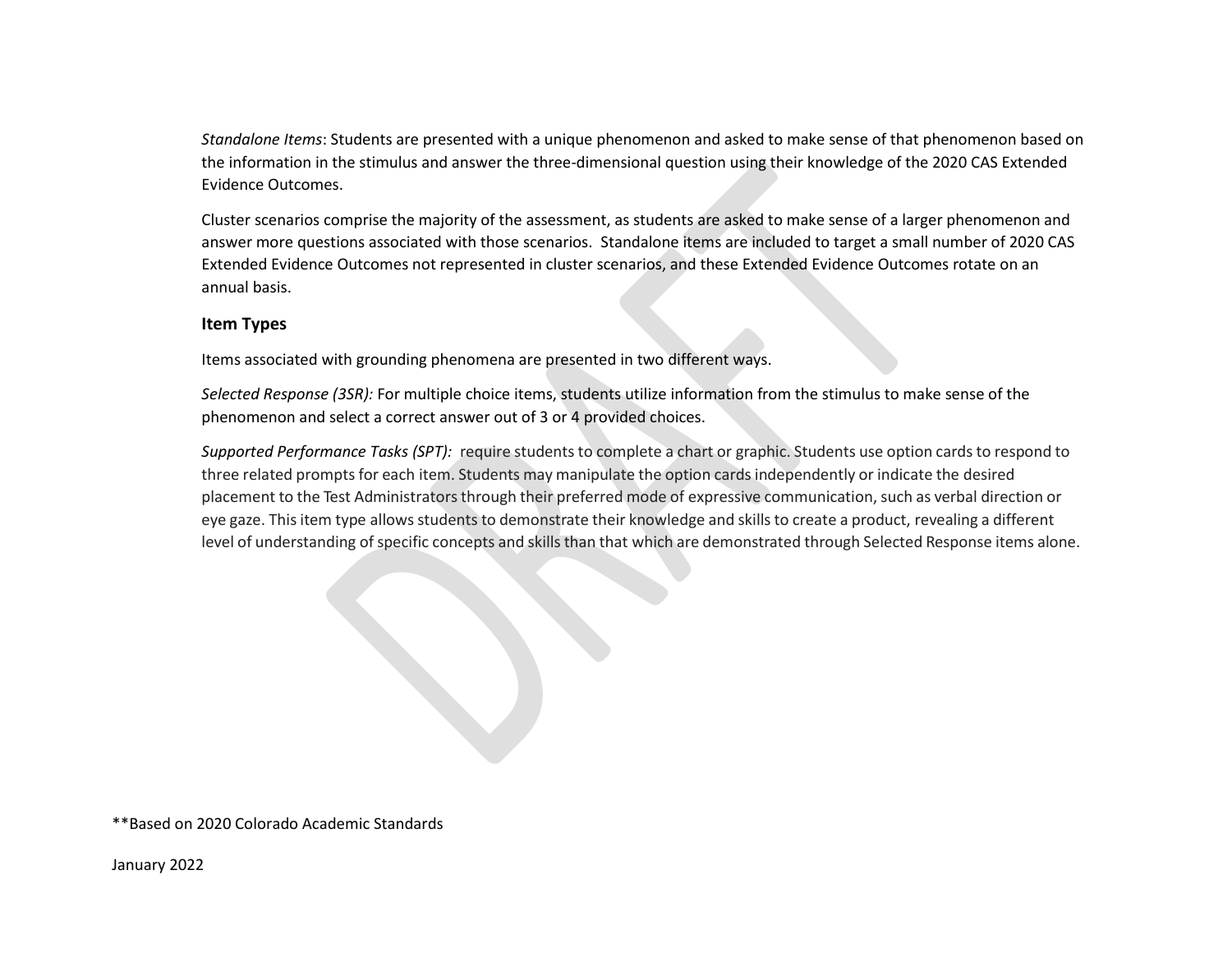|                                                                                                                                                                                                                      | % of Total        |                 | <b>Targeted Points</b> |
|----------------------------------------------------------------------------------------------------------------------------------------------------------------------------------------------------------------------|-------------------|-----------------|------------------------|
| <b>Colorado Alternate Assessment (CoAlt)</b><br>Science Assessment Framework*                                                                                                                                        | <b>Test Score</b> | <b>Selected</b> | <b>Supported</b>       |
| <b>Middle School Science (Grade 8)</b>                                                                                                                                                                               | <b>Points</b>     | <b>Response</b> | <b>Performance</b>     |
|                                                                                                                                                                                                                      | <b>Target</b>     | <b>Target</b>   | <b>Task Target</b>     |
| <b>Physical Science</b>                                                                                                                                                                                              | 38                | 15              | 3                      |
| Prepared Graduate 1. Students can use the full range of science and engineering practices to make sense of                                                                                                           |                   |                 |                        |
| natural phenomena and solve problems that require understanding structure, properties and interactions of<br>matter.                                                                                                 |                   |                 |                        |
| Grade Level Expectation: MS.1.1 The fact that matter is composed of atoms and molecules can be used to                                                                                                               |                   |                 |                        |
| explain the properties of substances, diversity of materials, states of matter and phases changes.                                                                                                                   |                   |                 |                        |
| <b>Extended Evidence Outcomes:</b>                                                                                                                                                                                   |                   |                 |                        |
| a Create models of simple molecules and more complex structures such as water, oxygen, methane, etc. Models                                                                                                          |                   |                 |                        |
| can include drawings, 3D ball and stick structures, or computer representations showing different molecules.                                                                                                         |                   |                 |                        |
| b. Analyze data to identify the similarities and differences of the properties of a substance before and after a                                                                                                     |                   |                 |                        |
| chemical change (i.e.: wood burning, bake cake, burning sugar, vinegar & baking soda, Mentos/coke).<br>c. Use information to identify natural resources that are transformed to make new, synthetic materials (e.g., |                   |                 |                        |
| vitamin D is found in nature but as a pill form it is synthetic).                                                                                                                                                    |                   |                 |                        |
| d. Create a model to explain the relationship that happens when changes in temperature change the state of a                                                                                                         |                   |                 |                        |
| pure substance (i.e., hot air balloon, why do balloons inflate/deflate, states of water).                                                                                                                            |                   |                 |                        |
| Grade Level Expectation: MS.1.2 Reacting substances rearrange to form different molecules, but the number of                                                                                                         |                   |                 |                        |
| atoms is conserved. Some reactions release energy and others absorb energy.                                                                                                                                          |                   |                 |                        |
| <b>Extended Evidence Outcomes:</b>                                                                                                                                                                                   |                   |                 |                        |
| a. Use graphical displays to identify similarities and differences of the properties of a substance before and after<br>a chemical change.                                                                           |                   |                 |                        |
| b Create a model to describe how atoms do not change in a chemical reaction, they are just rearranged (E.g.                                                                                                          |                   |                 |                        |
| turning wood into ash, baking a cake, etc.).<br>i. Reflects the law of conservation of mass.                                                                                                                         |                   |                 |                        |
| c. Engage in a task to construct, test, or modify a device that either releases or absorbs thermal energy by                                                                                                         |                   |                 |                        |
| chemical processes (e.g., wood burning, bake a cake, clothing as insulation, solar panels, solar ovens).                                                                                                             |                   |                 |                        |
|                                                                                                                                                                                                                      |                   |                 |                        |
|                                                                                                                                                                                                                      |                   |                 |                        |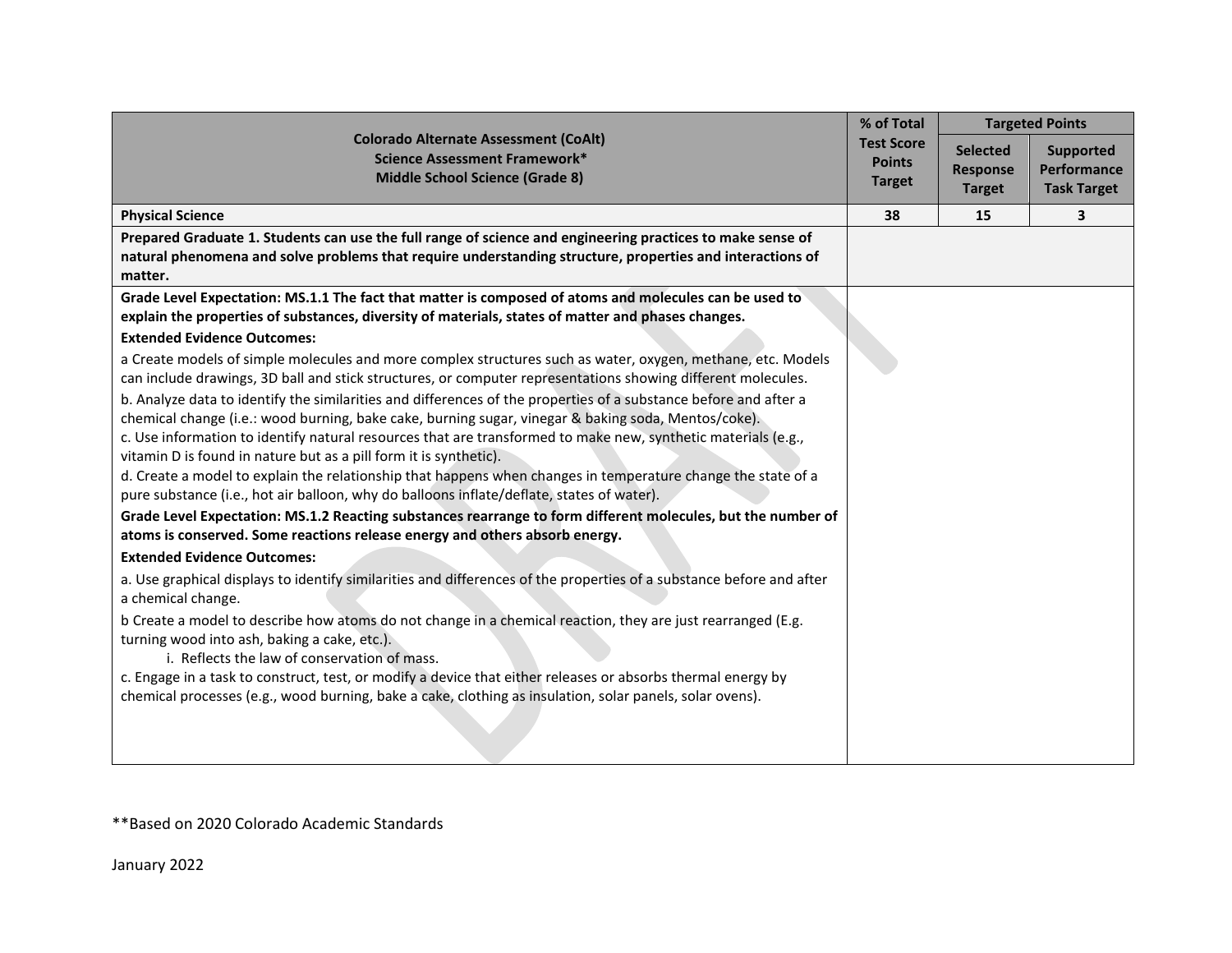|                                                                                                                                                                                                                      | % of Total                     |                 | <b>Targeted Points</b> |
|----------------------------------------------------------------------------------------------------------------------------------------------------------------------------------------------------------------------|--------------------------------|-----------------|------------------------|
| <b>Colorado Alternate Assessment (CoAlt)</b><br>Science Assessment Framework*                                                                                                                                        | <b>Test Score</b>              | <b>Selected</b> | <b>Supported</b>       |
| Middle School Science (Grade 8)                                                                                                                                                                                      | <b>Points</b><br><b>Target</b> | <b>Response</b> | Performance            |
|                                                                                                                                                                                                                      |                                | <b>Target</b>   | <b>Task Target</b>     |
| Prepared Graduate 2. Students can use the full range of science and engineering practices to make sense of                                                                                                           |                                |                 |                        |
| natural phenomena and solve problems that require understanding interactions between objects and within<br>systems of objects.                                                                                       |                                |                 |                        |
| Grade Level Expectation: MS.1.3 Motion is described relative to a reference frame that must be shared with                                                                                                           |                                |                 |                        |
| others and is determined by the sum of the forces acting on it. The greater the mass of the object, the greater<br>the force needed to achieve the same change in motion.                                            |                                |                 |                        |
| <b>Extended Evidence Outcomes:</b>                                                                                                                                                                                   |                                |                 |                        |
| a. Engage in an exploration to design a solution to reduce the impact of a collision of two objects in motion or<br>one in motion and one stationary (e.g., two cars).                                               |                                |                 |                        |
| b. Engage in an investigation that provides evidence that objects with greater mass and greater force will change<br>more than those with less mass and force.                                                       |                                |                 |                        |
| Grade Level Expectation: MS.1.4 Forces that act a distance (gravitational, electric, and magnetic) can be<br>explained by force fields that extend through space and can be mapped by their effect on a test object. |                                |                 |                        |
| <b>Extended Evidence Outcomes:</b>                                                                                                                                                                                   |                                |                 |                        |
| a. Provide evidence, using an investigation to determine factors that affect the strength of electromagnetic                                                                                                         |                                |                 |                        |
| forces (e.g., a model that demonstrates that a piece of metal when magnetized by electricity, can pick up many<br>times its own weight).                                                                             |                                |                 |                        |
| b. Construct a graph, model, or visual representation to show evidence of gravitational forces on interacting                                                                                                        |                                |                 |                        |
| objects of different mass. Examples of evidence for arguments could include data generated from simulations or<br>digital tools.                                                                                     |                                |                 |                        |
| c. Conduct or participate in an investigation to explore evidence that fields exist between objects exerting forces                                                                                                  |                                |                 |                        |
| on each other even though the objects are not in contact (e.g., electrically charged strips of tape, balloon/hair).                                                                                                  |                                |                 |                        |
| i.Charts displaying mass, strength of interaction, distance from the Sun, and orbital periods of objects<br>within the solar system.                                                                                 |                                |                 |                        |
|                                                                                                                                                                                                                      |                                |                 |                        |
|                                                                                                                                                                                                                      |                                |                 |                        |
|                                                                                                                                                                                                                      |                                |                 |                        |
|                                                                                                                                                                                                                      |                                |                 |                        |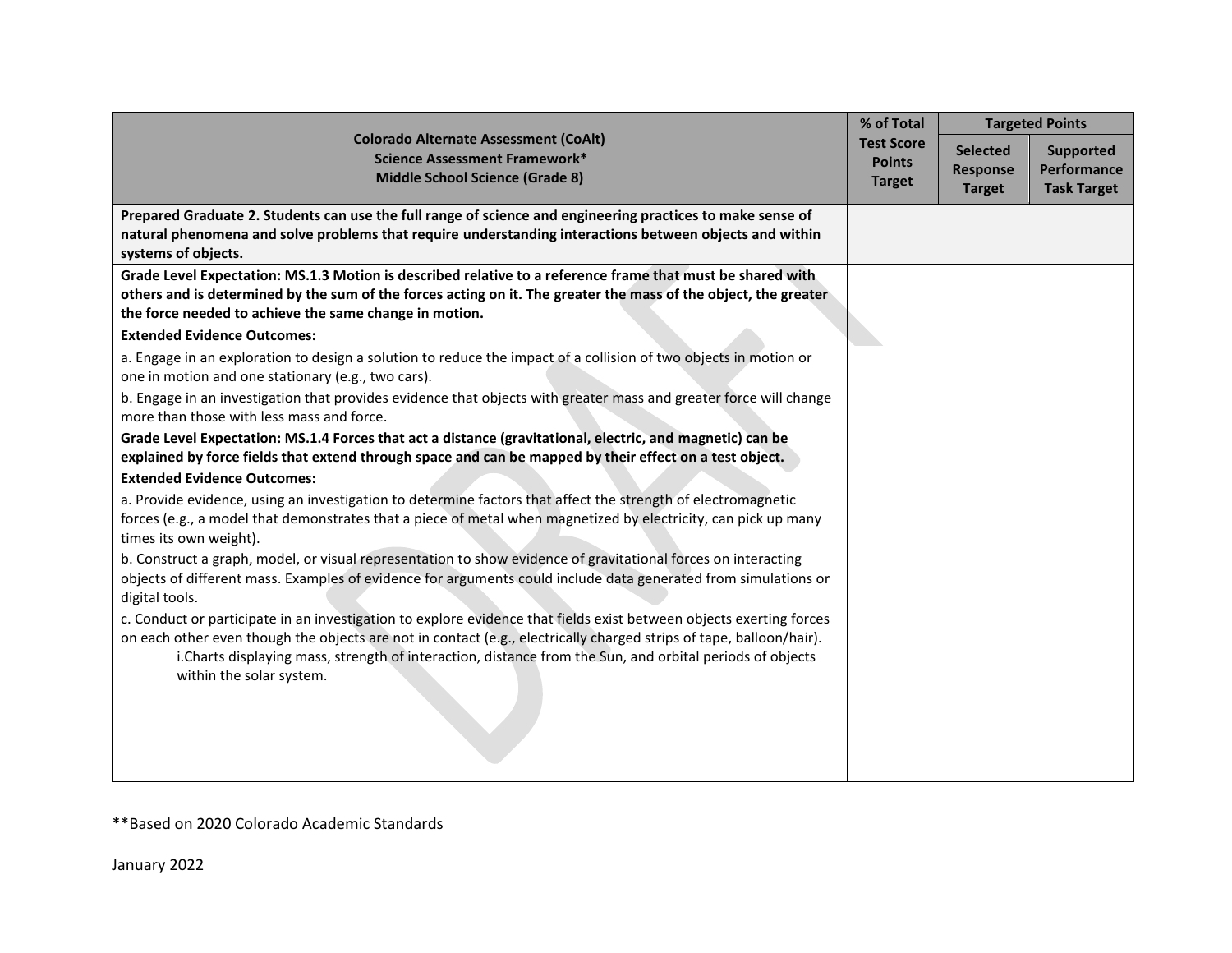|                                                                                                                                                                                                                                                                                                                  | % of Total                                          |                                                     | <b>Targeted Points</b>                         |
|------------------------------------------------------------------------------------------------------------------------------------------------------------------------------------------------------------------------------------------------------------------------------------------------------------------|-----------------------------------------------------|-----------------------------------------------------|------------------------------------------------|
| <b>Colorado Alternate Assessment (CoAlt)</b><br>Science Assessment Framework*<br><b>Middle School Science (Grade 8)</b>                                                                                                                                                                                          | <b>Test Score</b><br><b>Points</b><br><b>Target</b> | <b>Selected</b><br><b>Response</b><br><b>Target</b> | Supported<br>Performance<br><b>Task Target</b> |
| Prepared Graduate 3. Students can use the full range of science and engineering practices to make sense of                                                                                                                                                                                                       |                                                     |                                                     |                                                |
| natural phenomena and solve problems that require understanding how energy is transferred and conserved.                                                                                                                                                                                                         |                                                     |                                                     |                                                |
| Grade Level Expectation: MS.1.5 Kinetic energy can be distinguished from the various forms of potential                                                                                                                                                                                                          |                                                     |                                                     |                                                |
| energy.                                                                                                                                                                                                                                                                                                          |                                                     |                                                     |                                                |
| <b>Extended Evidence Outcomes:</b>                                                                                                                                                                                                                                                                               |                                                     |                                                     |                                                |
| a. Use graphical displays of data to identify the relationship of the kinetic energy to the mass of an object and the<br>speed of an object.                                                                                                                                                                     |                                                     |                                                     |                                                |
| b. Create a model to demonstrate that when the position of objects interacting at a distance changes, different<br>amounts of potential energy are stored in the system.                                                                                                                                         |                                                     |                                                     |                                                |
| c. Compare data to identify a device (e.g., foam cup, insulated box) that either minimizes or maximizes thermal<br>energy transfer (e.g., keeping liquids hot or cold).                                                                                                                                          |                                                     |                                                     |                                                |
| d. Provide evidence of energy transfer as measured by change in temperature between different types and<br>masses of materials.                                                                                                                                                                                  |                                                     |                                                     |                                                |
| e. Using data from a sample in an investigation, provide evidence of the transfer of energy between two objects,<br>as measured by temperature.                                                                                                                                                                  |                                                     |                                                     |                                                |
| Grade Level Expectation: MS.1.6 Energy changes to and from each type can be tracked through physical or                                                                                                                                                                                                          |                                                     |                                                     |                                                |
| chemical interactions. The relationship between the temperature and the total energy of a system depends on                                                                                                                                                                                                      |                                                     |                                                     |                                                |
| the types, states and amounts of matter.                                                                                                                                                                                                                                                                         |                                                     |                                                     |                                                |
| <b>Extended Evidence Outcomes:</b>                                                                                                                                                                                                                                                                               |                                                     |                                                     |                                                |
| a. Engage in a task to construct, test, or modify a device to minimize or maximize thermal energy transfer from<br>one object to another (i.e., identify devices that retain and/or lose heat).                                                                                                                  |                                                     |                                                     |                                                |
| b Demonstrate understanding that the relationship between the energy transferred, they type of matter, the<br>mass, and the change in the average kinetic energy of the particles as measured by the temperature of the<br>sample (e.g., measure temperature when heat applied to water and ice added to water). |                                                     |                                                     |                                                |
| c. Create or use a diagram to show evidence of kinetic energy transfer from one object or another (i.e., roller<br>coaster from its peak to rest of track showing changes in kinetic energy; ball hitting another in pool and<br>transferring energy to the ball that was hit).                                  |                                                     |                                                     |                                                |
|                                                                                                                                                                                                                                                                                                                  |                                                     |                                                     |                                                |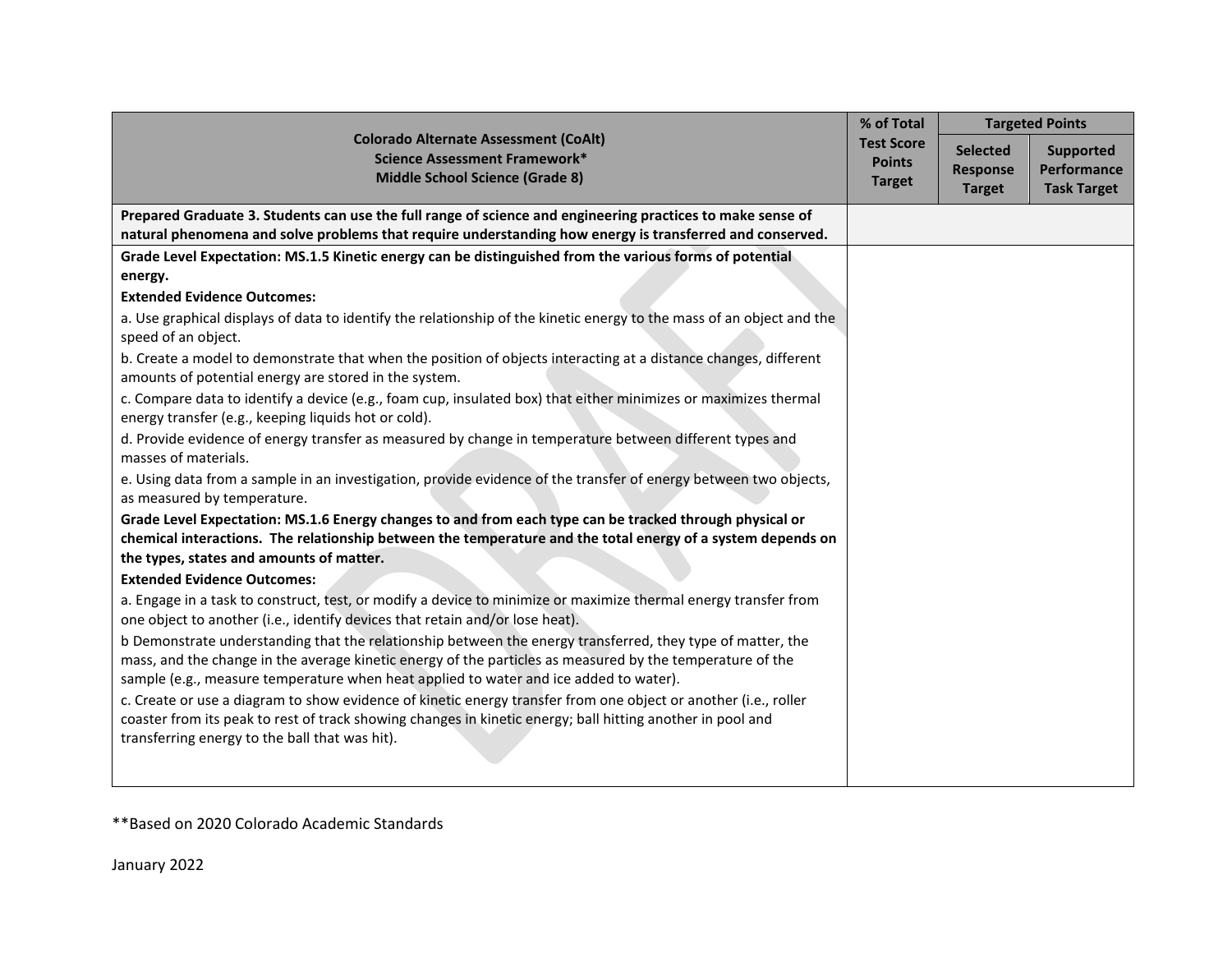|                                                                                                                                                                                                                     | % of Total                     |                 | <b>Targeted Points</b> |
|---------------------------------------------------------------------------------------------------------------------------------------------------------------------------------------------------------------------|--------------------------------|-----------------|------------------------|
| <b>Colorado Alternate Assessment (CoAlt)</b><br>Science Assessment Framework*                                                                                                                                       | <b>Test Score</b>              | <b>Selected</b> | Supported              |
| <b>Middle School Science (Grade 8)</b>                                                                                                                                                                              | <b>Points</b><br><b>Target</b> | Response        | <b>Performance</b>     |
|                                                                                                                                                                                                                     |                                | <b>Target</b>   | <b>Task Target</b>     |
| Grade Level Expectation: MS.1.7 When two objects interact, each one exerts a force on the other that can                                                                                                            |                                |                 |                        |
| cause energy to be transferred to and from the object.                                                                                                                                                              |                                |                 |                        |
| <b>Extended Evidence Outcomes:</b>                                                                                                                                                                                  |                                |                 |                        |
| a. Create a model to demonstrate that when the position of objects interacting at a distance changes, different                                                                                                     |                                |                 |                        |
| amounts of potential energy are stored in the system.                                                                                                                                                               |                                |                 |                        |
| Prepared Graduate 4. Students can use the full range of science and engineering practices to make sense of<br>natural phenomena and solve problems that require understanding how waves are used to transfer energy |                                |                 |                        |
| and information.                                                                                                                                                                                                    |                                |                 |                        |
| Grade Level Expectation: MS.1.8 A simple wave model has a repeating pattern with specific wavelength,                                                                                                               |                                |                 |                        |
| frequency, and amplitude and mechanical waves need a medium through which they are transmitted. This                                                                                                                |                                |                 |                        |
| model can explain many phenomena which include light and sound.                                                                                                                                                     |                                |                 |                        |
| <b>Extended Evidence Outcomes:</b>                                                                                                                                                                                  |                                |                 |                        |
| a. Use a visual representation, simple graph or table to show how the amplitude (strength/intensity) of a wave is<br>related to the energy in the wave.                                                             |                                |                 |                        |
| b. Use multiple representations to demonstrate how light or sound waves are reflected, absorbed or transmitted<br>through various materials (e.g., water, air, glass).                                              |                                |                 |                        |
| Grade Level Expectation: MS.1.9 A wave model of light is useful to explain how light interacts with objects<br>through a variety of properties.                                                                     |                                |                 |                        |
| <b>Extended Evidence Outcomes:</b>                                                                                                                                                                                  |                                |                 |                        |
| a. Use multiple representations to demonstrate how light or sound waves are reflected, absorbed or transmitted<br>through various materials (e.g., water, air, glass).                                              |                                |                 |                        |
| Grade Level Expectation: MS.1.10 Designed technologies can transmit digital information as wave pulses.                                                                                                             |                                |                 |                        |
| <b>Extended Evidence Outcomes:</b>                                                                                                                                                                                  |                                |                 |                        |
| a. Explore how waves can be used for communication purposes and to support the claim that digitized signals are                                                                                                     |                                |                 |                        |
| a more reliable way to encode and transmit information (e.g., radio, television, cell-phones, and computers) in<br>order to determine that digitized signals are more reliable for transmitting information.        |                                |                 |                        |
|                                                                                                                                                                                                                     |                                |                 |                        |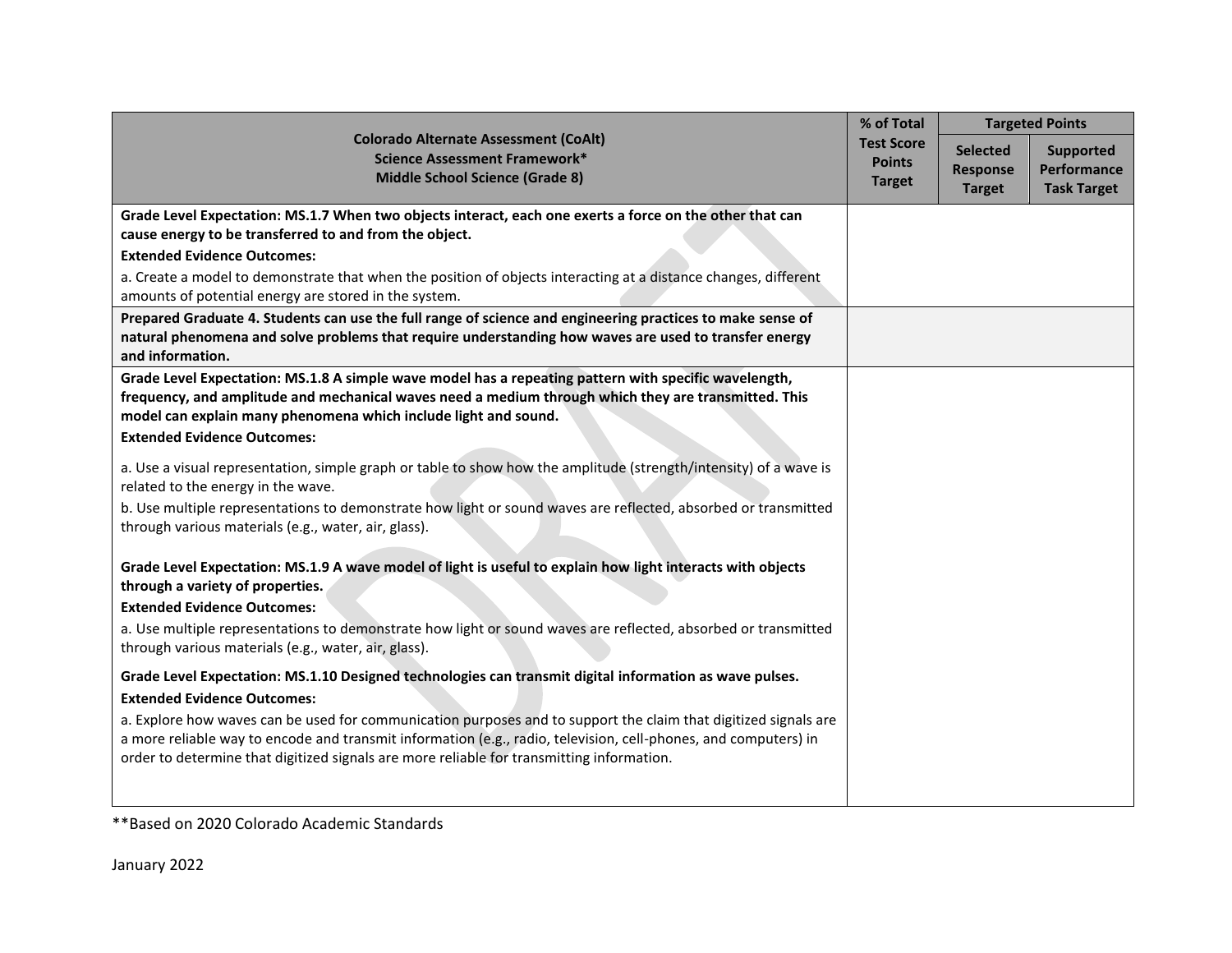|                                                                                                                                                                                                                                 | % of Total        |                 | <b>Targeted Points</b> |
|---------------------------------------------------------------------------------------------------------------------------------------------------------------------------------------------------------------------------------|-------------------|-----------------|------------------------|
| <b>Colorado Alternate Assessment (CoAlt)</b><br><b>Science Assessment Framework*</b>                                                                                                                                            | <b>Test Score</b> | <b>Selected</b> | <b>Supported</b>       |
| <b>Middle School Science (Grade 8)</b>                                                                                                                                                                                          | <b>Points</b>     | <b>Response</b> | Performance            |
|                                                                                                                                                                                                                                 | <b>Target</b>     | <b>Target</b>   | <b>Task Target</b>     |
| <b>Life Science</b>                                                                                                                                                                                                             | 31                | 12              | 3                      |
| Prepared Graduate 5. Students can use the full range of science and engineering practices to make sense of                                                                                                                      |                   |                 |                        |
| natural phenomena and solve problems that require understanding how individual organisms are configured<br>and how these structures function to support life, growth, behavior and reproduction.                                |                   |                 |                        |
| Grade Level Expectation: MS.2.1 All living things are made up of cells, which is the smallest unit that can be<br>said to be alive.                                                                                             |                   |                 |                        |
| <b>Extended Evidence Outcomes:</b>                                                                                                                                                                                              |                   |                 |                        |
| a. Use evidence from an investigation to show that living things are made of cells.                                                                                                                                             |                   |                 |                        |
| b Develop or use a model to identify at least three major components of a plant or animal cell (e.g., nucleus, cell<br>membrane/cell wall, and cytoplasm) and the primary role of each component.                               |                   |                 |                        |
| c. Use evidence that shows the major organs that make up specific systems (e.g., respiratory, circulatory, and<br>digestive), interact, and are composed of cells.                                                              |                   |                 |                        |
| Grade level Expectation: MS.2.2 Organisms reproduce, either sexually or asexually, and transfer their genetic<br>information to their offspring.                                                                                |                   |                 |                        |
| <b>Extended Evidence Outcomes:</b>                                                                                                                                                                                              |                   |                 |                        |
| a. Identify how characteristic animal behaviors and specialized plant structure help them survive and reproduce                                                                                                                 |                   |                 |                        |
| in a given environment (e.g., birds build a nest to protect young from cold, animals scatter pollen and seeds<br>increasing the chance of plant reproduction).                                                                  |                   |                 |                        |
| b. Collect data and construct a response to show different environmental factors influence growth of organisms<br>(e.g., availability of food, light, space and water).                                                         |                   |                 |                        |
| Grade level Expectation: MS.2.3 Sustaining life requires substantial energy and matter inputs.                                                                                                                                  |                   |                 |                        |
| <b>Extended Evidence Outcomes:</b>                                                                                                                                                                                              |                   |                 |                        |
| a. Identify how photosynthesis plays a role in the cycling of matter and the flow of energy between plants and<br>animals (e.g., energy from the sun helps create food for plants and an animal eats the plant and gains energy |                   |                 |                        |
| from eating that plant).                                                                                                                                                                                                        |                   |                 |                        |
| b. Develop or use a model to show how food supports growth and/or releases energy in an organism.                                                                                                                               |                   |                 |                        |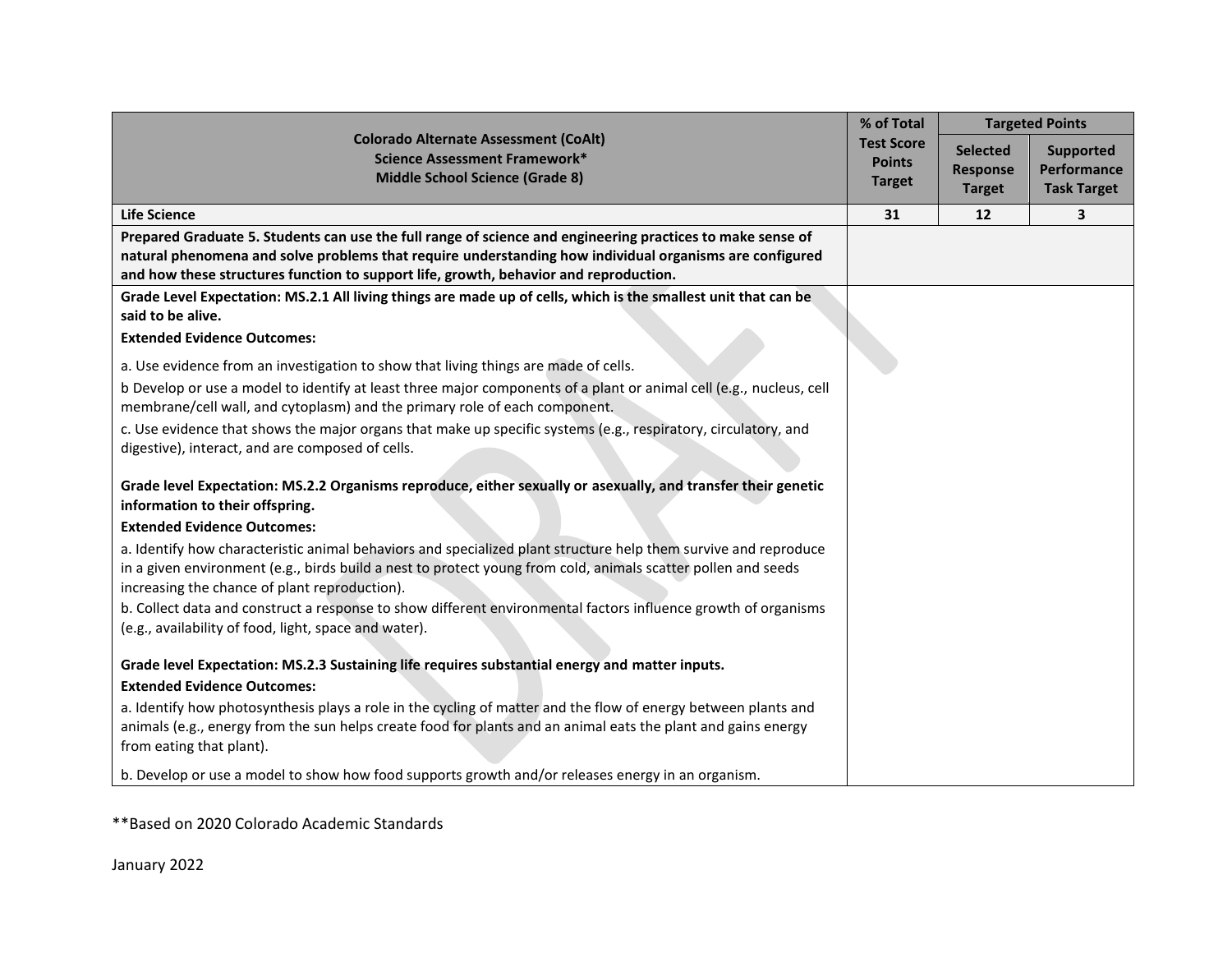|                                                                                                                                                                                            | % of Total        |                 | <b>Targeted Points</b> |
|--------------------------------------------------------------------------------------------------------------------------------------------------------------------------------------------|-------------------|-----------------|------------------------|
| <b>Colorado Alternate Assessment (CoAlt)</b><br><b>Science Assessment Framework*</b>                                                                                                       | <b>Test Score</b> | <b>Selected</b> | Supported              |
| <b>Middle School Science (Grade 8)</b>                                                                                                                                                     | <b>Points</b>     | <b>Response</b> | Performance            |
|                                                                                                                                                                                            | <b>Target</b>     | <b>Target</b>   | <b>Task Target</b>     |
| Grade level Expectation: MS.2.4 Each sense receptor responds to different inputs (electromagnetic,                                                                                         |                   |                 |                        |
| mechanical, chemical), transmitting them as signals that travel along nerve cells to the brain.                                                                                            |                   |                 |                        |
| <b>Extended Evidence Outcomes:</b>                                                                                                                                                         |                   |                 |                        |
| a. Gather information about how organisms detect, process, and use information via the nervous system for                                                                                  |                   |                 |                        |
| immediate use or to store information as a memory (e.g., predator/prey relationships; growth, reproduction, and                                                                            |                   |                 |                        |
| survival).                                                                                                                                                                                 |                   |                 |                        |
| Prepared Graduate 6. Students can use the full range of science and engineering practices to make sense of                                                                                 |                   |                 |                        |
| natural phenomena and solve problems that require understanding how living systems interact with the biotic<br>and abiotic environment.                                                    |                   |                 |                        |
| Grade Level Expectation: MS.2.5 Organisms and populations of organisms are dependent on their                                                                                              |                   |                 |                        |
| environmental interactions both with other living things and with nonliving.                                                                                                               |                   |                 |                        |
| <b>Extended Evidence Outcomes:</b>                                                                                                                                                         |                   |                 |                        |
| a. Use data to identify how environmental conditions such as resource availability can affect organisms and<br>populations in an ecosystem.                                                |                   |                 |                        |
| b. Identify examples of competitive, predatory, and mutually beneficial relationships between organisms in at<br>least three different ecosystems (e.g., urban, tundra, mountain, plains). |                   |                 |                        |
| Grade Level Expectation: MS.2.6. Ecosystems are sustained by the continuous flow of energy, originating                                                                                    |                   |                 |                        |
| primarily from the sun, and the recycling of matter and nutrients within the system.                                                                                                       |                   |                 |                        |
| <b>Extended Evidence Outcomes:</b>                                                                                                                                                         |                   |                 |                        |
| a. Develop or use a model (e.g., food web) to show how matter and energy are cycled among living and nonliving                                                                             |                   |                 |                        |
| parts of an ecosystem.                                                                                                                                                                     |                   |                 |                        |
| Grade Level Expectation: MS.2.7. Ecosystems are dynamic in nature; their characteristics can vary over time.                                                                               |                   |                 |                        |
| Disruptions to any physical or biological component of an ecosystem.                                                                                                                       |                   |                 |                        |
| <b>Extended Evidence Outcomes:</b>                                                                                                                                                         |                   |                 |                        |
| a. Identify examples of how changes to a physical or biological components of an ecosystem impact populations                                                                              |                   |                 |                        |
| (e.g., eliminating an animal's food source).                                                                                                                                               |                   |                 |                        |
| b. Compare the economic costs or social considerations of two design solutions for maintaining the health of an                                                                            |                   |                 |                        |
| ecosystem (e.g., prevention of soil erosion, water purification).                                                                                                                          |                   |                 |                        |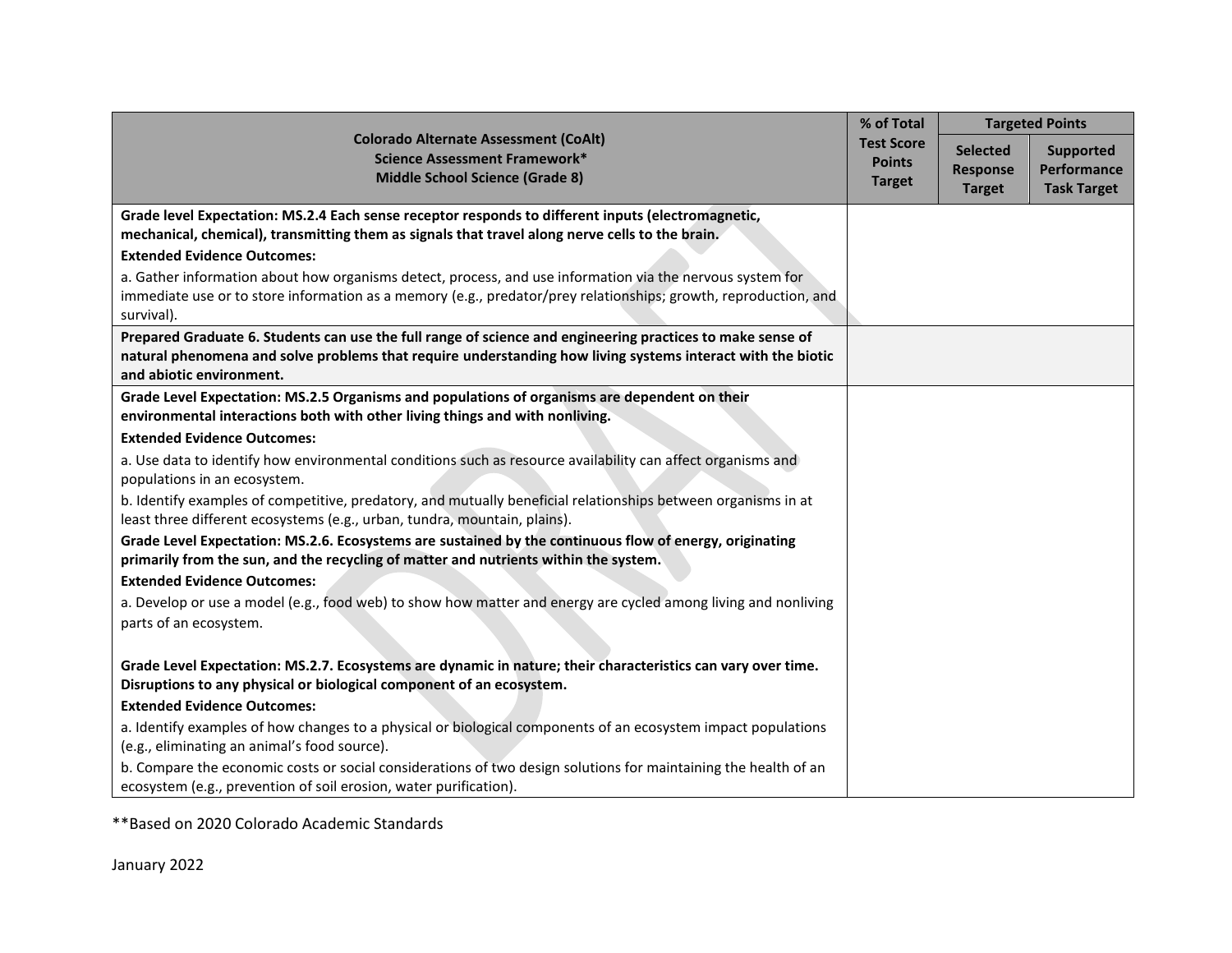|                                                                                                                                                                                            | % of Total        |                 | <b>Targeted Points</b> |
|--------------------------------------------------------------------------------------------------------------------------------------------------------------------------------------------|-------------------|-----------------|------------------------|
| <b>Colorado Alternate Assessment (CoAlt)</b><br>Science Assessment Framework*                                                                                                              | <b>Test Score</b> | <b>Selected</b> | Supported              |
| <b>Middle School Science (Grade 8)</b>                                                                                                                                                     | <b>Points</b>     | <b>Response</b> | <b>Performance</b>     |
|                                                                                                                                                                                            | <b>Target</b>     | <b>Target</b>   | <b>Task Target</b>     |
| Prepared Graduate 7. Students can use the full range of science and engineering practices to make sense of                                                                                 |                   |                 |                        |
| natural phenomena and solve problems that require understanding how genetic and environmental factors                                                                                      |                   |                 |                        |
| influence variation of organisms across generations.<br>Prepared Graduate 8. Students can use the full range of science and engineering practices to make sense of                         |                   |                 |                        |
| natural phenomena and solve problems that require understanding how natural selection drives biological                                                                                    |                   |                 |                        |
| evolution accounting for the unity and diversity of organisms.                                                                                                                             |                   |                 |                        |
| Grade Level Expectation: MS.2.8. Heredity explains why offspring resemble, but are not identical to, their                                                                                 |                   |                 |                        |
| parents and is a unifying biological principle. Heredity refers to specific mechanisms by which characteristics or<br>traits are passed from one generation to the next via genes.         |                   |                 |                        |
| <b>Extended Evidence Outcomes:</b>                                                                                                                                                         |                   |                 |                        |
| a. Develop a model of how structural changes to genes (mutations) may result in harmful, beneficial, or neutral                                                                            |                   |                 |                        |
| effects for an organism (e.g., a fur on a brown bear vs. fur on a polar bear due to climate differences).                                                                                  |                   |                 |                        |
| b. Develop a model to show how the genetic characteristics of asexual and sexual reproduction of one generation                                                                            |                   |                 |                        |
| relate to the previous generation (e.g., sweet potato cutting, bacteria, animals).                                                                                                         |                   |                 |                        |
| Grade Level Expectation: MS.2.9 Fossils are mineral replacements, preserved remains, or traces of organisms                                                                                |                   |                 |                        |
| that lived in the past.                                                                                                                                                                    |                   |                 |                        |
| <b>Extended Evidence Outcomes:</b>                                                                                                                                                         |                   |                 |                        |
| a. Identify at least three examples of patterns in the fossil record that show changes in the level of complexity of                                                                       |                   |                 |                        |
| anatomical structures in organisms and/or the chronological order of fossil appearance in the rock layers (e.g.,                                                                           |                   |                 |                        |
| change in the size of mammals' heads over time; arms of humans and horses share the same overall structure).                                                                               |                   |                 |                        |
| b. Use scientific information to identify examples how the similarities and differences among modern organisms<br>and fossil organisms lead to explanations of evolutionary relationships. |                   |                 |                        |
| c. Use pictorial or object data to compare embryonic development patterns across multiple species.                                                                                         |                   |                 |                        |
|                                                                                                                                                                                            |                   |                 |                        |
| Grade Level Expectation: MS.2.10 Genetic variations among individuals in a population give some individuals                                                                                |                   |                 |                        |
| an advantage in surviving and reproducing in their environment.                                                                                                                            |                   |                 |                        |
| <b>Extended Evidence Outcomes:</b>                                                                                                                                                         |                   |                 |                        |
| a. Identify how variations of traits in populations increase some individuals' probability of surviving and<br>reproducing.                                                                |                   |                 |                        |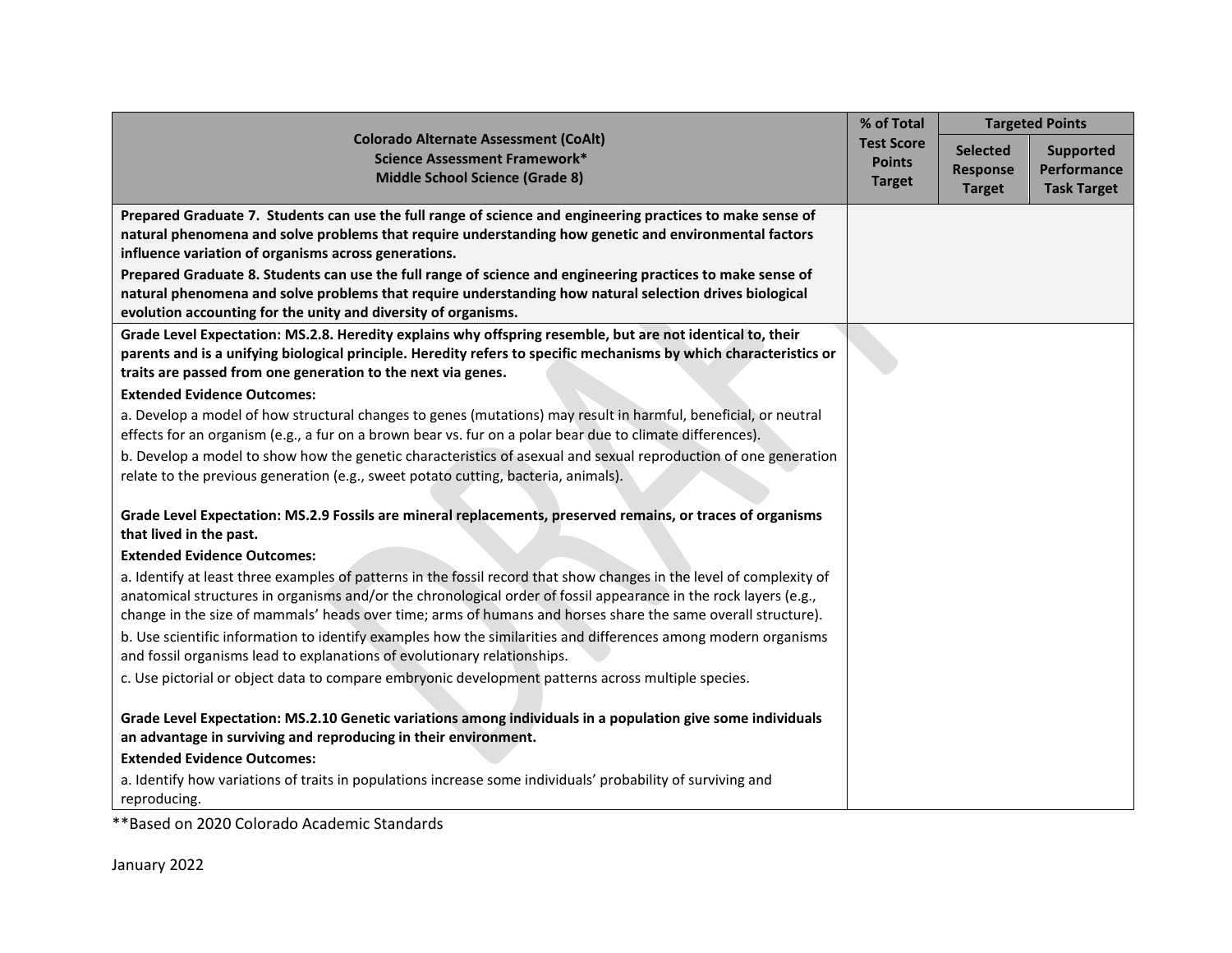|                                                                                                                                                                                                                                                                                                                                                                                                                                                                      | % of Total<br><b>Targeted Points</b>                |                                                     |                                                       |
|----------------------------------------------------------------------------------------------------------------------------------------------------------------------------------------------------------------------------------------------------------------------------------------------------------------------------------------------------------------------------------------------------------------------------------------------------------------------|-----------------------------------------------------|-----------------------------------------------------|-------------------------------------------------------|
| <b>Colorado Alternate Assessment (CoAlt)</b><br><b>Science Assessment Framework*</b><br><b>Middle School Science (Grade 8)</b>                                                                                                                                                                                                                                                                                                                                       | <b>Test Score</b><br><b>Points</b><br><b>Target</b> | <b>Selected</b><br><b>Response</b><br><b>Target</b> | <b>Supported</b><br>Performance<br><b>Task Target</b> |
| c. Explore the relationship between natural selection and the increase and decrease of specific traits in<br>populations over time (e.g., insect camouflage providing protection from a predator resulting in a larger<br>population of that insect).<br>Grade Level Expectation: MS.2.11. Adaptation by natural selection acting over generations is one important<br>process by which species change over time in response to changes in environmental conditions. |                                                     |                                                     |                                                       |
| <b>Extended Evidence Outcomes:</b>                                                                                                                                                                                                                                                                                                                                                                                                                                   |                                                     |                                                     |                                                       |
| a. Explore the relationship between natural selection and the increase and decrease of specific traits in<br>populations over time (e.g., insect camouflage providing protection from a predator resulting in a larger<br>population of that insect).                                                                                                                                                                                                                |                                                     |                                                     |                                                       |
| Grade Level Expectation: MS.2.12. Biodiversity is the wide range of existing life forms that have adapted to the<br>variety of conditions on Earth, from terrestrial to marine ecosystems.                                                                                                                                                                                                                                                                           |                                                     |                                                     |                                                       |
| <b>Extended Evidence Outcomes:</b>                                                                                                                                                                                                                                                                                                                                                                                                                                   |                                                     |                                                     |                                                       |
| a. Compare the economic costs or social considerations of two design solutions for maintaining the health of an<br>ecosystem (e.g., prevention of soil erosion, water purification).                                                                                                                                                                                                                                                                                 |                                                     |                                                     |                                                       |
| <b>Earth and Space Science</b>                                                                                                                                                                                                                                                                                                                                                                                                                                       | 31                                                  | 12                                                  | 3                                                     |
| Prepared Graduate 9. Students can use the full range of science and engineering practices to make sense of<br>natural phenomena and solve problems that require understanding the universe and Earth's place in it.                                                                                                                                                                                                                                                  |                                                     |                                                     |                                                       |
| Grade Level Expectation: MS.3.1 Motion is predictable in both solar systems and galaxies.                                                                                                                                                                                                                                                                                                                                                                            |                                                     |                                                     |                                                       |
| <b>Extended Evidence Outcomes:</b>                                                                                                                                                                                                                                                                                                                                                                                                                                   |                                                     |                                                     |                                                       |
| a. Use a model of Earth-sun-moon system to show the cyclic patterns of the moon's common phases and<br>seasons.                                                                                                                                                                                                                                                                                                                                                      |                                                     |                                                     |                                                       |
| b. Use a model to demonstrate the role of gravity in the motion of the Earth.                                                                                                                                                                                                                                                                                                                                                                                        |                                                     |                                                     |                                                       |
| Grade Level Expectation: MS.3.2 The solar system contains many varied objects held together by gravity. Solar                                                                                                                                                                                                                                                                                                                                                        |                                                     |                                                     |                                                       |
| system models explain and predict eclipses, lunar phases, and seasons.                                                                                                                                                                                                                                                                                                                                                                                               |                                                     |                                                     |                                                       |
| <b>Extended Evidence Outcomes:</b>                                                                                                                                                                                                                                                                                                                                                                                                                                   |                                                     |                                                     |                                                       |
| a. Use a model to demonstrate the role of gravity in the motion of the Earth.                                                                                                                                                                                                                                                                                                                                                                                        |                                                     |                                                     |                                                       |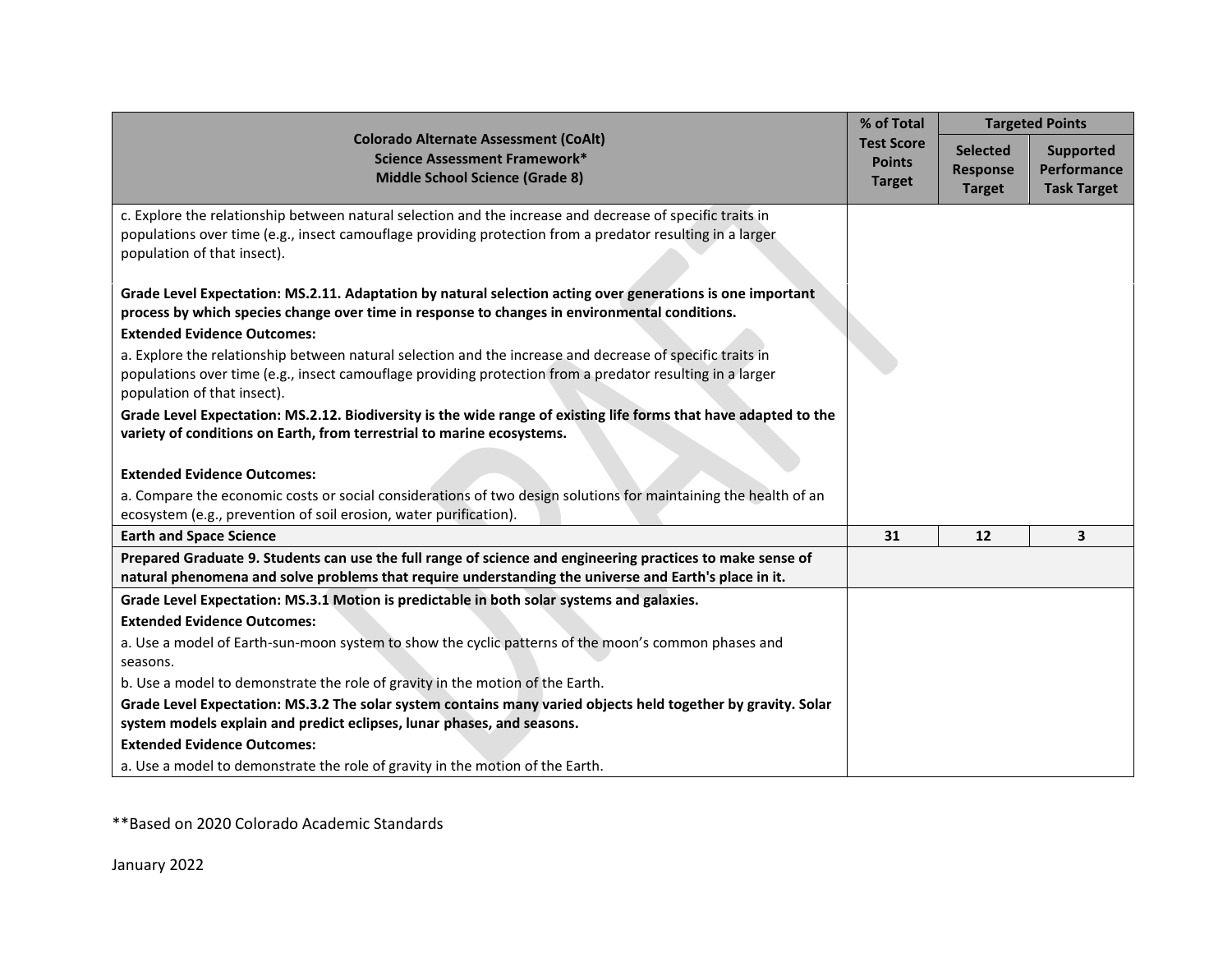|                                                                                                                                                                                                                                                    | % of Total                     |                 | <b>Targeted Points</b> |
|----------------------------------------------------------------------------------------------------------------------------------------------------------------------------------------------------------------------------------------------------|--------------------------------|-----------------|------------------------|
| <b>Colorado Alternate Assessment (CoAlt)</b><br><b>Science Assessment Framework*</b>                                                                                                                                                               | <b>Test Score</b>              | <b>Selected</b> | <b>Supported</b>       |
| <b>Middle School Science (Grade 8)</b>                                                                                                                                                                                                             | <b>Points</b><br><b>Target</b> | <b>Response</b> | <b>Performance</b>     |
|                                                                                                                                                                                                                                                    |                                | <b>Target</b>   | <b>Task Target</b>     |
| b. Use data to determine at least one similarity and one difference among solar system objects (e.g., statistical<br>information, drawings and photographs, models).                                                                               |                                |                 |                        |
| c. Develop or use a model of the Earth-sun-moon system to identify the different cyclic patterns of lunar phases,<br>eclipses of sun and moon, and seasons.                                                                                        |                                |                 |                        |
| Prepared Graduate 10. Students can use the full range of science and engineering practices to make sense of<br>natural phenomena and solve problems that require understanding how and why Earth is constantly changing.                           |                                |                 |                        |
| Prepared Graduate 11. Students can use the full range of science and engineering practices to make sense of<br>natural phenomena and solve problems that require understanding how human activities and the Earth's<br>surface processes interact. |                                |                 |                        |
| Grade Level Expectation: MS.3.3 Rock strata and the fossil record can be used as evidence to organize the<br>relative occurrence of major historical events in Earth's history.                                                                    |                                |                 |                        |
|                                                                                                                                                                                                                                                    |                                |                 |                        |
| <b>Extended Evidence Outcomes:</b>                                                                                                                                                                                                                 |                                |                 |                        |
| a. Identify evidence that supports the scientific explanation that rock strata can be used to establish relative ages<br>in the Earth's history.                                                                                                   |                                |                 |                        |
| Grade Level Expectation: MS.3.4 Energy flows and matter cycles within and among Earth's systems, including                                                                                                                                         |                                |                 |                        |
| the sun and Earth's interior as primary energy sources. Plate tectonics is one result of these processes.                                                                                                                                          |                                |                 |                        |
| <b>Extended Evidence Outcomes:</b>                                                                                                                                                                                                                 |                                |                 |                        |
| a. Use a model to show that energy from the sun and the Earth's hot interior act together to form minerals and<br>rocks (i.e., melting, crystallization, weathering, deformation, sedimentation).                                                  |                                |                 |                        |
| b. Use scientific resources to describe the processes, both fast and slow, that have changed over Earth's surface<br>over time (e.g., floods, landslides, earthquakes, plate movements).                                                           |                                |                 |                        |
| Grade Level Expectation: MS.3.5 Plate tectonics is the unifying theory that explains movements of rocks at<br>Earth's surface and geological history.                                                                                              |                                |                 |                        |
| <b>Extended Evidence Outcomes:</b>                                                                                                                                                                                                                 |                                |                 |                        |
| a. Use data on the shape of continents, ocean structure (ridges, fracture zones, and trenches) and distribution of<br>fossils to represent the past plate motions.                                                                                 |                                |                 |                        |
| **Based on 2020 Colorado Academic Standards                                                                                                                                                                                                        |                                |                 |                        |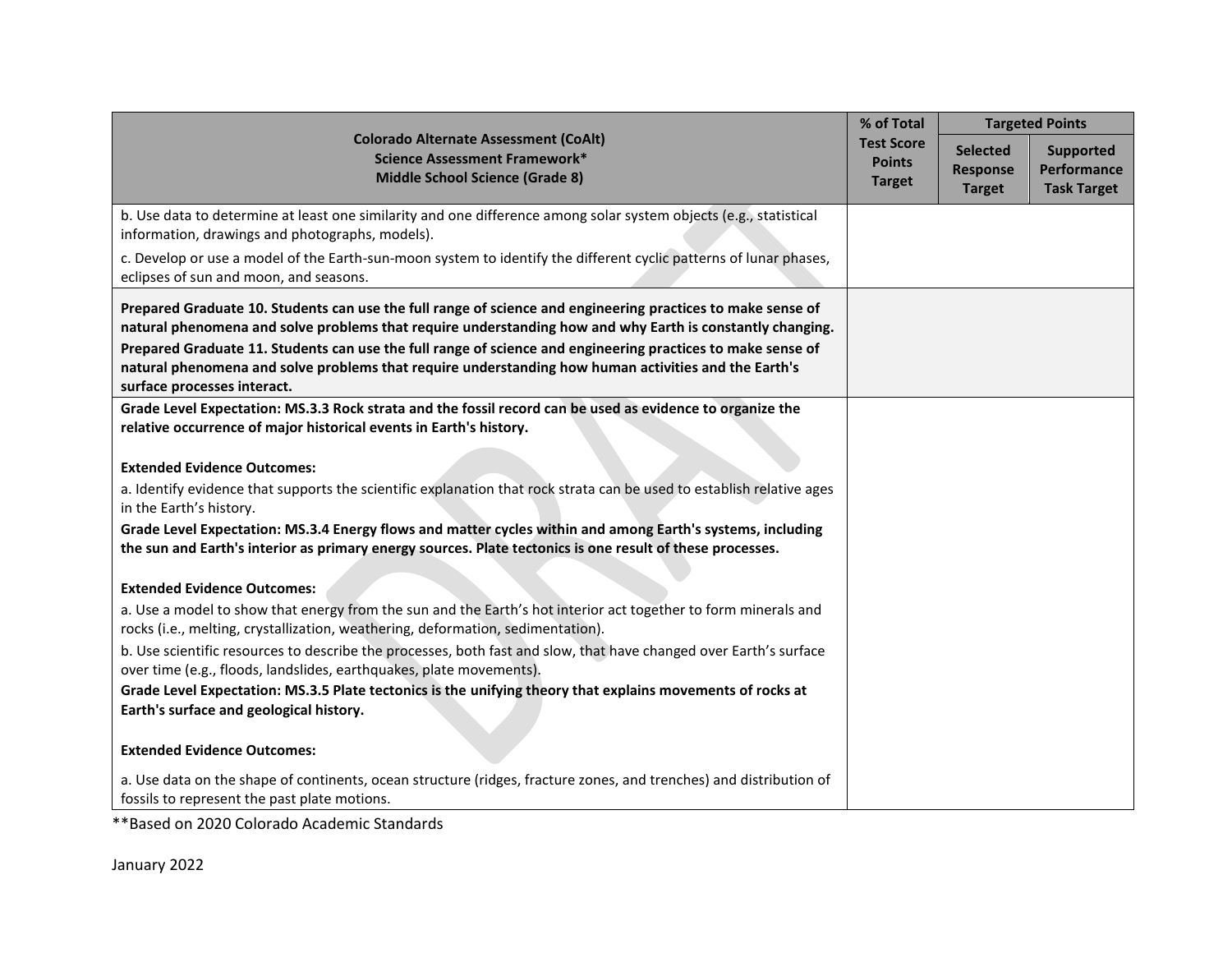|                                                                                                                                                                                                                                                                                                                                                                                                                                                                                                                                                                                                                                                                                                                                                                                                                                                                                                                                                                                                                                                                | % of Total                                          |                                                     | <b>Targeted Points</b>                                |
|----------------------------------------------------------------------------------------------------------------------------------------------------------------------------------------------------------------------------------------------------------------------------------------------------------------------------------------------------------------------------------------------------------------------------------------------------------------------------------------------------------------------------------------------------------------------------------------------------------------------------------------------------------------------------------------------------------------------------------------------------------------------------------------------------------------------------------------------------------------------------------------------------------------------------------------------------------------------------------------------------------------------------------------------------------------|-----------------------------------------------------|-----------------------------------------------------|-------------------------------------------------------|
| <b>Colorado Alternate Assessment (CoAlt)</b><br>Science Assessment Framework*<br><b>Middle School Science (Grade 8)</b>                                                                                                                                                                                                                                                                                                                                                                                                                                                                                                                                                                                                                                                                                                                                                                                                                                                                                                                                        | <b>Test Score</b><br><b>Points</b><br><b>Target</b> | <b>Selected</b><br><b>Response</b><br><b>Target</b> | <b>Supported</b><br>Performance<br><b>Task Target</b> |
| Grade Level Expectation: MS.3.6 Water cycles among land, ocean, and atmosphere, and is propelled by<br>sunlight and gravity. Density variations of sea water drive interconnected ocean currents. Water movement<br>causes weathering and erosion, changing landscape features.<br><b>Extended Evidence Outcomes:</b><br>a. Explain the fast and slow processes that have changed Earth's surface over time (e.g., floods, landslides,<br>earthquakes, plate movement to create mountains, volcanos) with an emphasis on changes at the local level.<br>b. Use a model to show how water changes its state as it moves through the hydrologic cycle.<br>c. Use data to show how the motion and interaction of air masses explain changes in weather conditions.<br>d. Use a model to identify Earth's tilt, seasons, elevation, and proximity to oceans as factors that determine a<br>location's climate.<br>Grade Level Expectation: MS.3.7 Complex interactions determine local weather patterns and influence climate,<br>including the role of the ocean. |                                                     |                                                     |                                                       |
| <b>Extended Evidence Outcomes:</b>                                                                                                                                                                                                                                                                                                                                                                                                                                                                                                                                                                                                                                                                                                                                                                                                                                                                                                                                                                                                                             |                                                     |                                                     |                                                       |
| a. Collect or use data to demonstrate how motions and interactions of air masses change weather conditions<br>(i.e., temperature, pressure, condensation, humidity, tornado, weather maps).<br>What causes severe weather?<br>b. Develop or use a model to identify different regional climates related to Earth's rotation and unequal heating                                                                                                                                                                                                                                                                                                                                                                                                                                                                                                                                                                                                                                                                                                                |                                                     |                                                     |                                                       |
| (i.e., Coriolis Effect, latitude, longitude, and landforms).                                                                                                                                                                                                                                                                                                                                                                                                                                                                                                                                                                                                                                                                                                                                                                                                                                                                                                                                                                                                   |                                                     |                                                     |                                                       |
| Grade Level Expectation: MS.3.8 Humans depend on Earth's land, ocean, atmosphere, and biosphere for<br>different resources, many of which are limited or not renewable. Resources are distributed unevenly around<br>the planet as a result of past geologic processes.<br><b>Extended Evidence Outcomes:</b><br>a. Use scientific resources to show evidence of how Earth's resources are limited and uneven as a result of<br>geoscience processes (e.g., petroleum, soil location).<br>Grade Level Expectation: MS.3.9 Mapping the history of natural hazards in a region and understanding related<br>geological forces.                                                                                                                                                                                                                                                                                                                                                                                                                                   |                                                     |                                                     |                                                       |